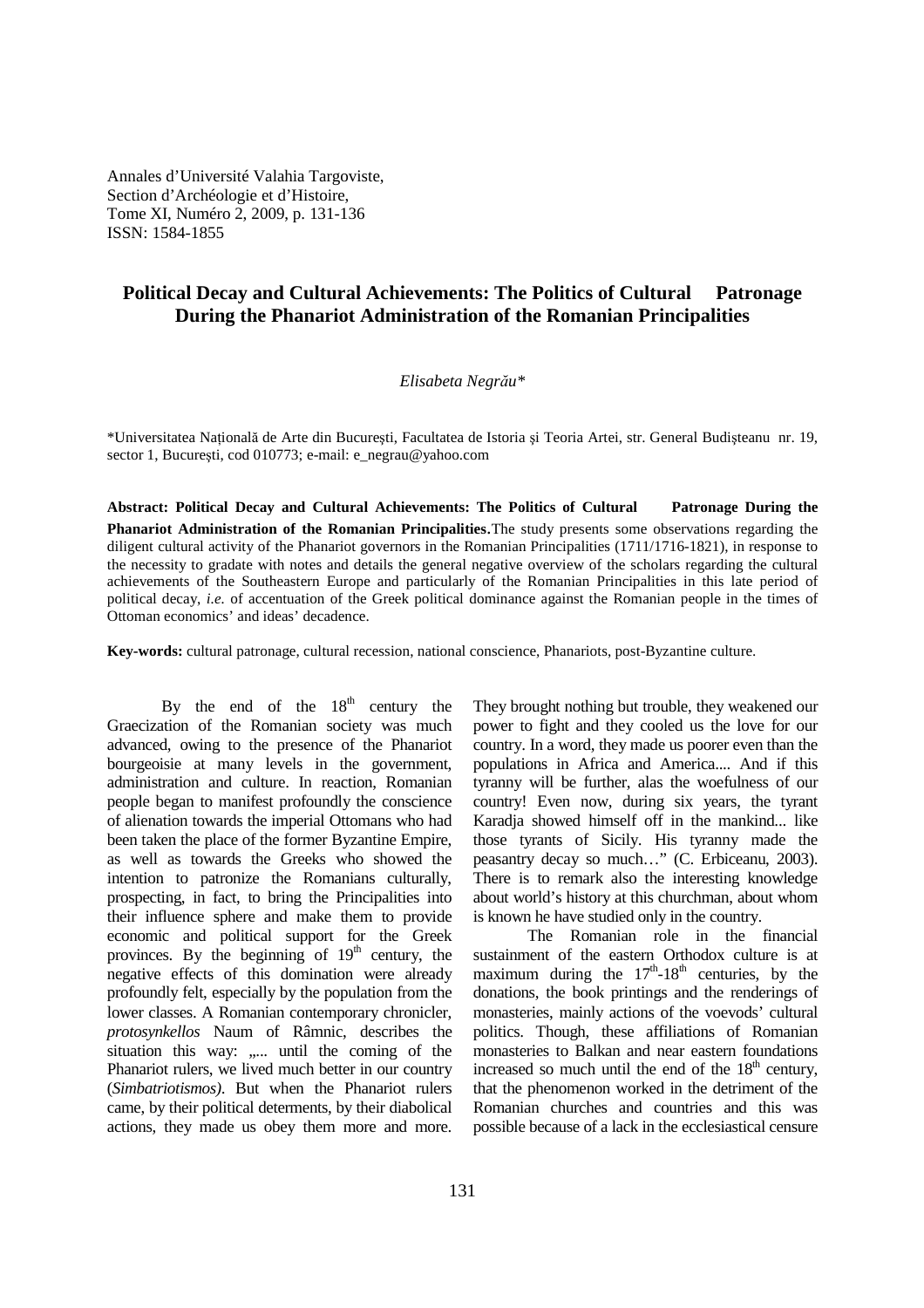inside the Romanian law of church founding regarding the establishment which the founder built and financially supported (A. Elian, 2003; V. A. Georgescu, 1980). In the case of the numerous affiliations of the monasteries practiced by the voevods and boyars, the Metropolitan didn't have any rights to interfere, the law not specifying the necessity of his censure or approval. The founders had more prerogatives than the clergy upon churches and monasteries and, practically, their administration and legal status was yet very tied to the feudal law of Byzantine tradition. But to the end of the  $18<sup>th</sup>$  century the Divan proceeds to stave off the numerous renderings, the Metropolitans acceding, as the former person in the hierarchy of the Divan, to the chrysobulls and the anaphora of the voevod (A. Elian, 2003). The  $18<sup>th</sup>$  century reveals, thus, unexpected contributions in the matter of protecting the establishments from the interference of the foreign hierarchs and from their pretensions to use the Romanian church's resources. It is an epoch in which the effects of the Austrian Josephinism are felt also by the Phanariots in Wallachia and Moldavia, in the direction of an increasing control of the laical power upon the monastic institutions, in purpose to protect the country's interests. In this process, to the voevod is associated the Metropolitan too, whoever Greek or Romanian (A. Elian, 2003). The voevod Gregory Alexander Ghyka intervenes in Moldavia (N. Iorga, 1929), Constantine Hangerli and Alexander Moruzi in Wallachia, together with the Wallachian Greek Metropolitan Dositheos Filliti in the same cause, of staving off the foreign interference in the administration of Romanian monasteries (A. Elian, 2003). These initiatives are noticeable, considering that they come from rulers of Greek origin.

On the other hand, the Constantinopolitan Patriarchate confers Wallachian Metropolitan, by the second half of the  $18<sup>th</sup>$  century, the Archbishopric titular see of Caesarea in Cappadocia –hardly to be supported these times by the ecumenical Patriarchateand, also, a higher status beside other old dioceses lasting from the Byzantine times, but which declined and were not representing anymore but a bygone reality: Soteriopolis, Sevastia, Cerven, Pogoniana. The Constantinopolitan Patriarchate decides that the hierarchs of those ancient Balkan and near eastern dioceses should be elected within the Wallachian Metropolis, fact which has multiple procedural implications (A. Elian, 2003). Firstly, an array of rituals takes place between the Constantinopolitan

Patriarchate and the Wallachian voevods, who had to plight for receiving and supporting these hierarchs; it is established, thus, a tight relation between the Patriarchate, the Wallachian Metropolis and the voevods during the Phanariot domination. Then, these hierarchs are often present at the Wallachian court, fact which will also determine them to compete to the Wallachian Metropolitan chair, too. The Wallachian tradition of electing the Metropolitans prescribed that for this chair should be designated the bishop of Râmnic. This tradition, however, will be consequently disestablished during the  $18<sup>th</sup>$  century, due to the close relations between the Phanariot princes, the Patriarchate and the oriental clergy. Seven of the twelve Metropolitans of Wallachia who activated during the Phanariot leadership were Greeks. It is significant that in Moldavia, where the society was somewhat anti-Greek for it was more Slavophil, in the  $18<sup>th</sup>$  century was only one Greek bishop, designated by the insistences of the Phanariot Gregory Ghyka the Third, if we disregard the case of Gabriel Kallimaki, a Graecized Romanian, ex Metropolitan of Thessalonica who, helped by his brother John, dragoman at sultan's court, became Metropolitan of Moldavia (A. Ciurea, 1974).

The favorable economic conditions and the more liberal atmosphere in Wallachia attract the tradesmen, intellectuals and diverse functionaries from the Balkans and Constantinople. There was firstly, a pre-Phanariot period, which prepared the administrative and political monopole from the  $18<sup>th</sup>$ century (A. Pippidi, 1975; E. Stănescu, 1974; L. Vranoussis, 1977). The effective instauration of the Phanariot governance in the Romanian principalities brought forth a new stage in the cultural development, accentuating the Balkan unity, and meanwhile, building the bases for the modern revolutions of national liberation from 1821 (A. Daskalakis, 1974). Mainly, the baroque-orthodox cultural legacy of the former Romanian voevods - the Cantacuzens and voevod Constantine Brancovan are continued, but in a more eclectic spirit, very tributary to the Constantinopolitan one: the Mavrocordatos' family, the first Phanariot rulers of the Principalities, found there an atmosphere of cultural familiarity in which they integrated themselves quickly and without any trouble, continuing as well the cultural patronage on the directions of Romanian antecessors. The domination of the Mavrocordatos' dynasty lasted over a half of century in the two Principalities, giving to the Romanian society an interesting evolution,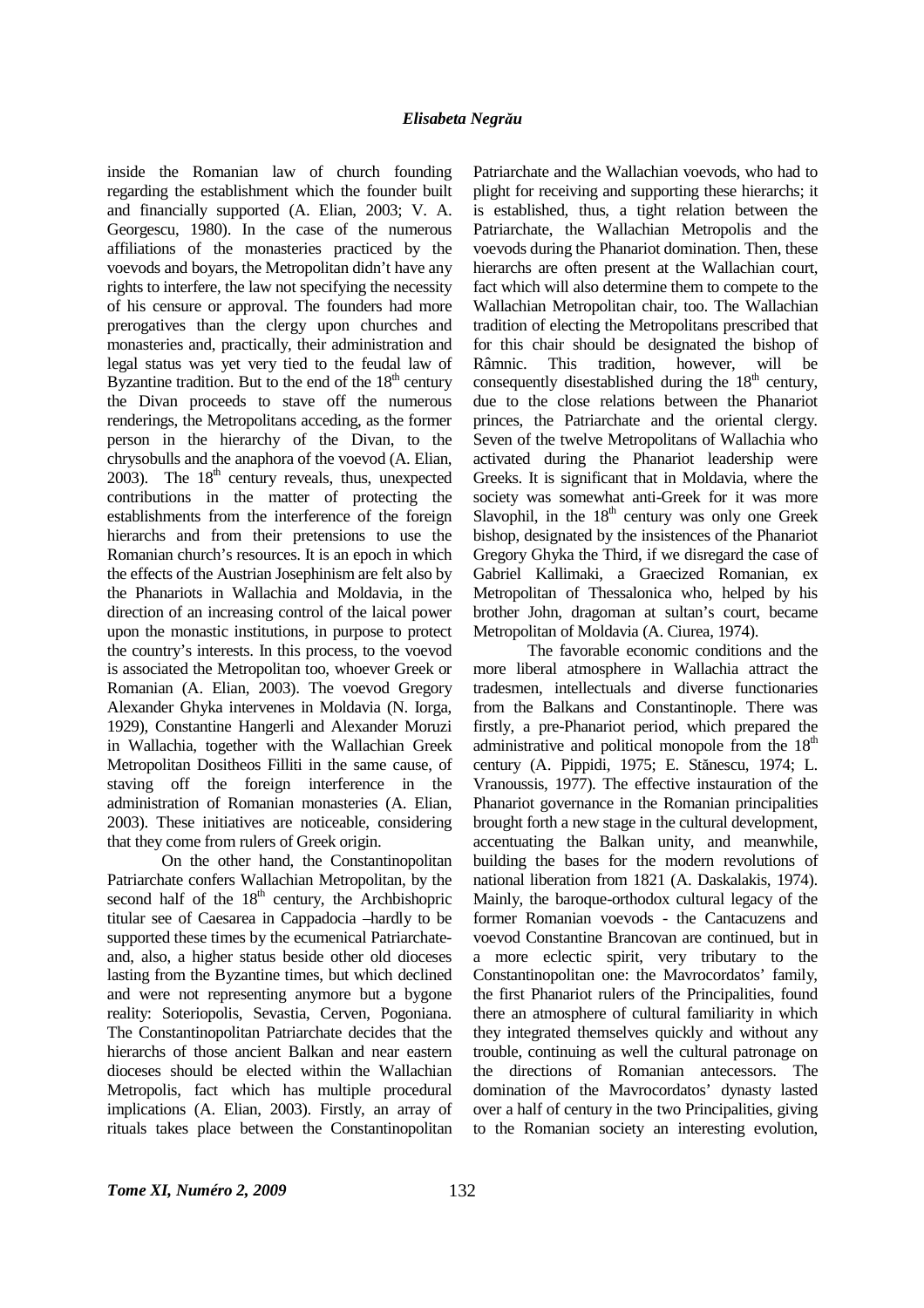## *Political Decay and Cultural Achievements: The Politics of Cultural Patronage During the Phanariot Administration of the Romanian Principalities*

especially by their reforms concerning human rights – the abrogation of villainy (1746 in Wallachia and 1749 in Moldavia), the first act of this kind in the Eastern Europe which generated transformations between the traditional social structures (F. Constantiniu, 1974). Their and successors' actions intended to create new social classes, more mobile and agreeable to changes, which shall form an urban civilization, indispensable in the process of modernity. The general vision of these Illuminated despots (D. Ciurea, 1974) relates to modern ideas, to a productive society which shall approach the manufactory industrial models and products of urban character, averting progressively from the old feudal model. The *Constitution* of Constantine Mavrocordatos (1741, published in *Mercure de France*, July, 1742) is an attempt to modernize the structures of society (Ş. Papacostea, 1974). An important criterion in conferring boyar titles will be the public service and not the large land properties; thus, boyar will be only the person in an official job, a dignitary. The juridical literature mixed in this period the Byzantine law with occidental sources. Alexandru Valentin Georgescu outlines the byzantine peculiarities of the Phanariots, formalists in what concerns the tradition, but starting by now to become full of non-byzantine significations: "non-Byzantium through and over Byzantium" (A. V. Georgescu, 1980, p.13).

Being these conditions of relaxation in the society, a certain liberalization of culture between the limits imposed by the Ottoman censure occurred: commerce, crafts, founding are sustained by a favorable law; many chrysobuls from the  $18<sup>th</sup>$  century refer to accommodation and regulation of crafts (D. Limona, 1974).

The Greek-Romanian Academies in Bucharest and Iasi conquer prestige in all the Balkan area during this period, by their qualitative professors, mostly Greek, as also by the scholarships they provided for both Transylvanian Romanians and foreigners from the orthodox orient (A. Camariano-Cioran, 1974a-b). A special status had the Greek school from the monastery of Văcărești in Bucharestgreat monastic foundation of the first Phanariot ruler in Wallachia, Nicholas Mavrocordatos (V. Drăguț, 1974), which benefited of a large library and typography. Besides the Academies, there were also smaller schools near cathedrals, monasteries, even in smaller towns: at Galați, Craiova, Buzău, Argeș, etc. The Phanariot rulers supported also the schools from

the Greek provinces in the Balkans, by donations, scholarships, periodical annuities in poorer zones of the Greek, Bulgarian, Albanian, Anatolian, Antioch communities (A. Camariano-Cioran, 1979, 1980).

The main Greek, Turkish and Romanian typographies in the Phanariot period remain mostly those from the Brancovan period: at Anthim monastery and the Metropolitan in Bucharest, at Râmnic, at Mavrogheni monastery also in Bucharest – the most important laical publication center from the end of the  $18<sup>th</sup>$  century and the beginning of the  $19<sup>th</sup>$ . Two important moments are the instauration of the ecclesial and the prince's censure (by the measures taken by Michael Racoviță and in the chrysobull from 20 July 1742 "The New Law", which specified the obligations of controlling and approving by the Metropolitan of all the texts to publish; similar states the anaphora of Michael Soutsos from 29 February 1784.), which signifies the entering into a new stage regarding the rules of the published literature, especially laical. In the books' domain, the Phanariots distinguished by their special interest for book patronage and by their great libraries, the one from monastery Văcăreşti in Bucharest being one of the largest in the Southeastern Europe. The Greek publications and the Byzantine classical literature were predominant, but there were also numerous novelties from the entire Europe (C. Dima-Drăgan, 1974; A. Duțu, 1972, 1974a-b; N. Iorga, 1926).

It is remarked that this bookish culture of the Phanariots hasn't stimulate, however, also their artistic spirit (M. A. Musicescu, 1974). The church oriented its programs towards education and written literature, leaving behind the culture of image. The image became less important in the  $18<sup>th</sup>$  century: its spirit decades or seems to be neglected. This situation may owe to the effects of the oriental civilization on the Byzantine iconic spirit or, more probably, to a more prosaic reality of a lack of systematic artistic education in the Southeastern Europe (E. Costescu, 1983). The artistic education in the Southeastern Europe has the knowledge of the superiority of Occidental arts and techniques. To the narrativisation of the iconography contributed as well the exercise of the reading  $(A. D$ utu, 1979) as the influence of the western model. The main quality of the artistic expression in the  $18<sup>th</sup>$  century remains the decorative spirit, which concentrates most of the artists' capacity of invention.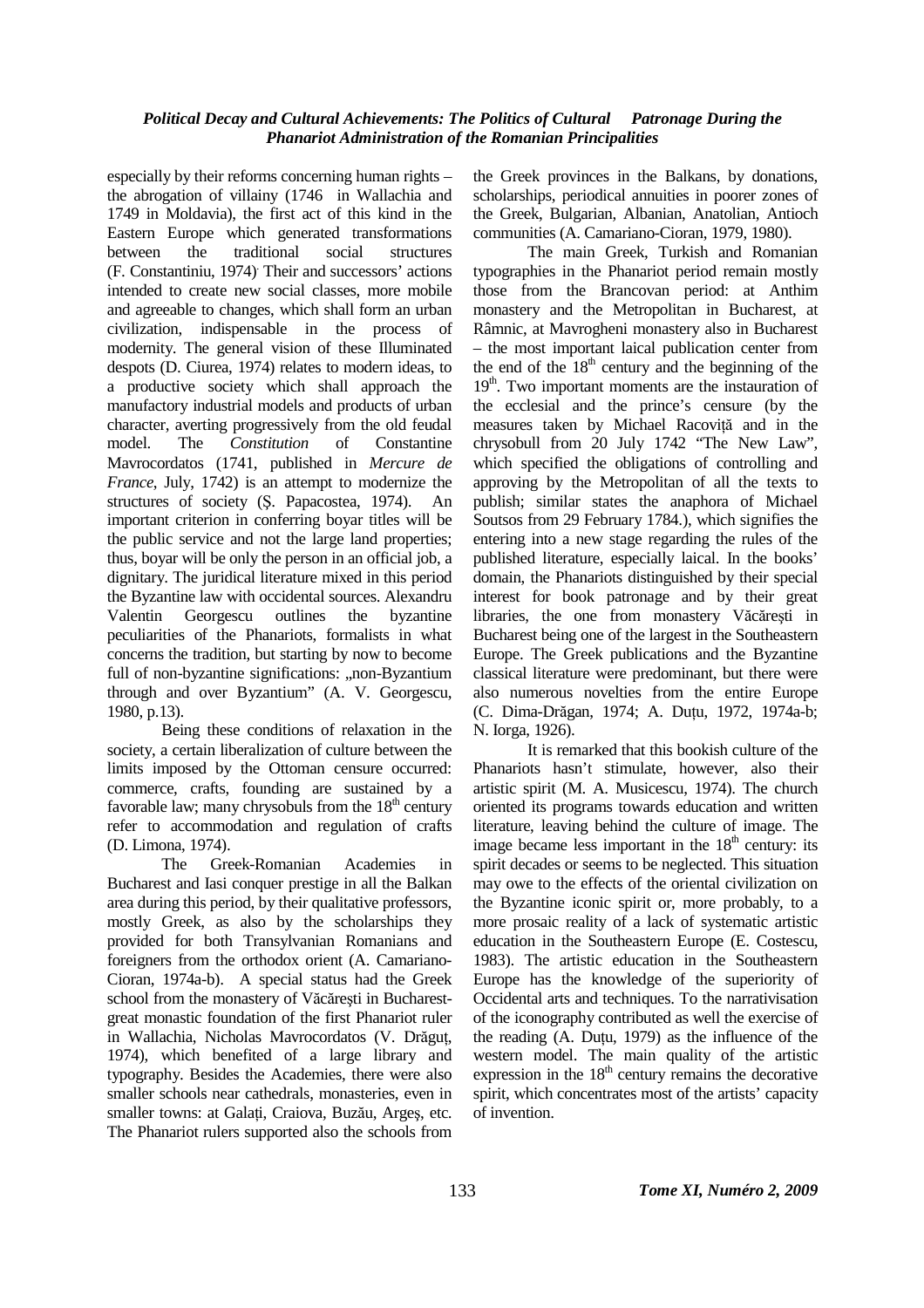### *Elisabeta Negrău*

The most of the historiography written in the times of Phanariots, in both Principalities, is made by authors of Greek origin. However, they do not present distinct qualities from their anterior models, like the historiographies of Cigala, Dorotheos of Monembasia or Amiras from the  $17<sup>th</sup>$  century; the Greek historiographies in the  $18<sup>th</sup>$  century are important for the abundance of historical and social dates, although their contemporary Romanian chronicles like of Ion Neculce and Nicolae Costin are superior in the quality of style and ideas (D. Russo, 1939). The chronicle of Mitrofan Gregoras (1714-1716), the Moldavian chronicle of Nicolas Chiparissa (1716- 1717) the one of Constantine Dapontes (*Ephemerides Daces*, 1736-1739), the biography of Constantine Mavrocordatos written by the physician Peter Depasta from Pelopones, and from the end of this period, *The general history of Dacia* (1812), work of Dionysios Photinos are the main historiographies from the times of Phanariots The Greek chronicles are characterized by a stylistic academism quite poor in resources of evolution, marking, thus, the end of the Byzantine and Greek classical cultural tradition. The Romanian historiographies: the rhymed chronicle of Hristache on the leadership of Nicolas Mavrogheni (1787), the chronographs from the beginning of the  $19<sup>th</sup>$  century, written by Dionisie the Ecclesiarch, Naum of Râmnic, Ioan Dobrescu, by their spontaneity and naivety detached to academism, contribute more substantial to the evolution of historic literature to modern forms (N. Iorga, 1905).

The intellectual preoccupation of the Phanariots for history reaches also the Romanian countries' past: Nicolas Mavrocordatos, Constantine Mavrocordatos, Gregory Mathew Ghyka studied the old Romanian history and supported the idea of researching the daco-roman origins and the Romanian national unity. They contributed, by their governance in both principalities to their rapprochement and encouraged the conservation of the old traditions by studying and restoration of the old voevodal monuments; such campaigns had been done by Constantine Mavrocordat in Wallachia by delegation of Metropolitan Neophytos (a Cretan Greek) and in Moldavia by the Phanariot regnant Gregory Ghyka together with the boyars, mostly in the northern Moldavia (Bucovina).

Resuming, the main characters of the Phanariot political and cultural program in Wallachia and Moldavia during the  $18<sup>th</sup>$  century may, paradoxically, look to narrow the Byzantine culture's

area of influence on the Romanian institutions. At the beginning of the  $18<sup>th</sup>$  century, its memory was still strongly affirming in the voevodal ceremonial, being visible in the symbols of legitimacy at Constantine Brancovan: the divine investment, the symbolic association with emperor Constantine, a spectacular posture; however, the bureaucrat character of the Phanariot governance, supervised by the Ottoman empire, will gradually replace the Byzantine vision of the curial status. Is enough to look at the princes' votive representations which, despite their basic conventional character, are the area in which the mentalities, the symbols, the political ideas are most visible. Or, the ruler's portrait in the Phanariot times is very poor in Byzantine significations: the divine investment isn't represented anymore; to the end of the century they will abandon the conventional crown, too; the sumptuous voevodal vestments are simplified, being assimilated to common dignitaries' clothes. In compensation, the preoccupation for a more plastic representation of the portraits intensifies, gaining much in physiognomic observation and character.

Although, in the social structures, the feudal traditionalism begins to disappear; by the end of the  $18<sup>th</sup>$  century, the mentality of the younger Romanian boyars was increasingly westernized; French was replacing the Greek, as diplomatic language. There was a general aspiration to an urban society, of which' effective structures will appear only in the  $19<sup>th</sup>$ century. Different types of boyars' mansions, ones for work and official receptions, others as cottage houses, of retreatment, were already replacing the old monumental, feudal palaces, together with the redoubt, austere architecture (M. Ispir, 1996; V. Stancu, 1974; R. Theodorescu, 1987).

In the church foundry's activity, a significant fact occurred: because on its' vertiginous increase, especially in the milieu of mid social classes in the process of affirmation, the voevod would put the founding activities under the tutelage of the ecclesial hierarchy, which would give the accord to the acts of religious patronage. Is to be seen here the application of a modern principle, the separation of powers within the state. The phenomenon of church founding became civic: the boyars started to abandon their feudal symbols, of great cultural patrons, and to associate with other mid classes: tradesmen, functionaries, craftsmen, priests to establish churches. This fact had as an effect the enclosure of social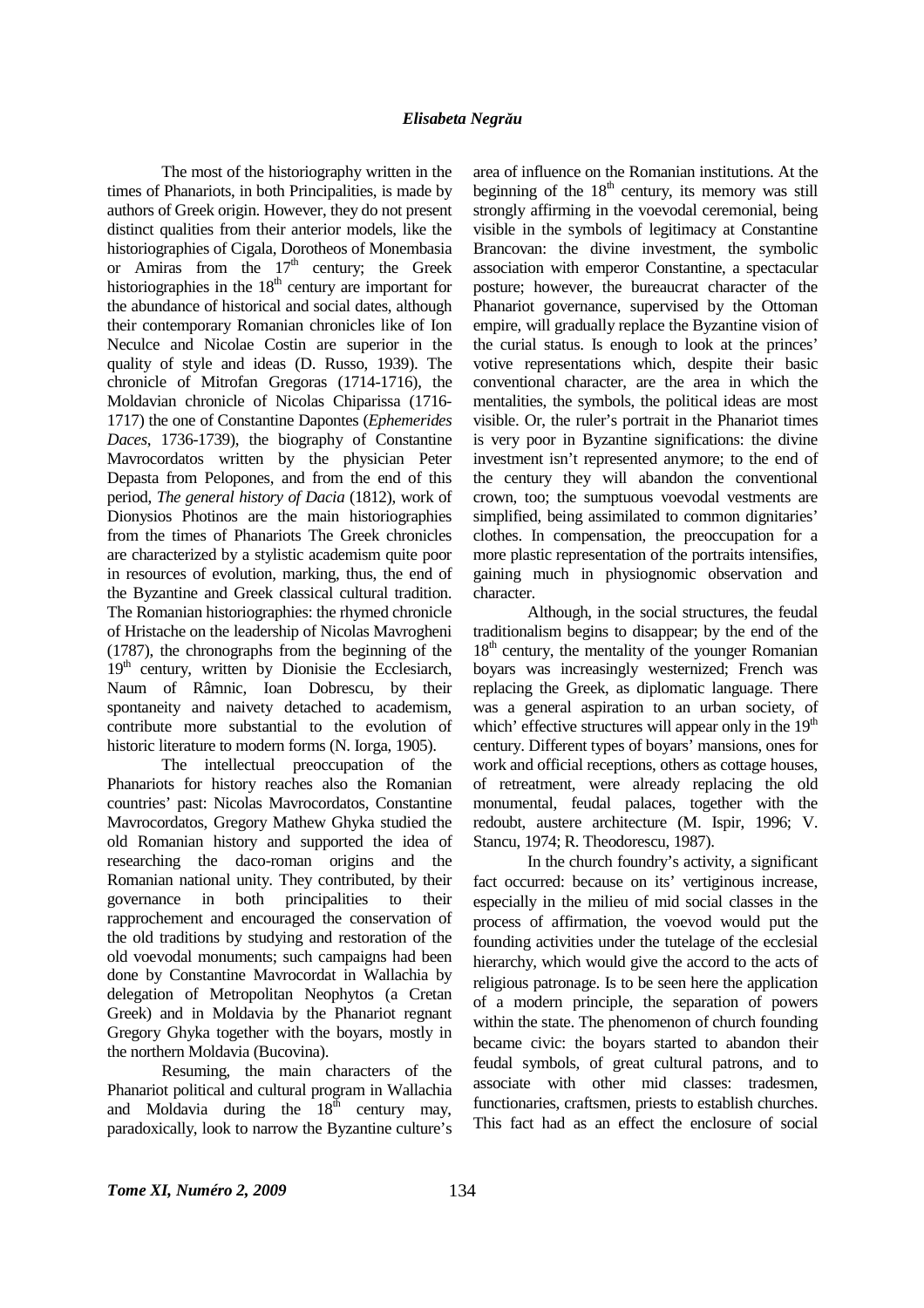classes which were distant in their condition in the times of feudality, and from here the way for modern social mentalities was open.

Regarding the monasteries, it is observed that, to the end of the  $18<sup>th</sup>$  century, the Phanariot governors and the hierarchs trend to restrain the conditions of the numerous rendering of the Romanian monasteries to Athos and near east. In general, all the energy of the governor and the church concentrated to organize more schools in towns and provinces and to increase the education level of the priests in the country, who were in charge with the education of the popular classes. The church is preoccupied with the systematic cultivation of peasant clergy. At the initiative of the rulers and the hierarchs, theological seminaries are been organized and books addressed to priests are printed (A. Dutu, 1974a-b, 1978).

In the  $18<sup>th</sup>$  century the literary education of Greek classical orientation from schools and academies (C. Erbiceanu, 2003) offers, especially to younger generations, many European cultural references: the figures of the philosophers, scientists, literates and heroes of the Antiquity, all of them personalities of the Hellenic classicism. "The Greek Olympos – with its Gods and its Muses – have been welcomed for many centuries in the Romanian Academies from Bucharest and Iassy" remarked Constantin Erbiceanu on the state of the Romanian sciences from the second half of the  $17<sup>th</sup>$  century to the  $19<sup>th</sup>$  century. They start to replace, in a laical spirit, the medieval models of the Byzantine saints. These laical models enter significantly in the religious iconography, too, developing, in the same spirit of civic and popular cultivation, a less theologically savant iconography, but, thus, more accessible for the popular communities, by the references to a known scholarly literature (*e.g.* antique philosophers' and sibyls' figures), but also to a popular literature, like fables, *Sindipa the philosopher*, *Alexandria*- the epopee of Alexander the Great, *The Bestiary* (A. Paleolog, 1984). In the iconography of the churches' painting, the literary traditions are present in different forms starting from the official establishments, of the voevods and hierarchs to provincial ones, from villages and burgs. These seem to owe the systematization of the written culture in most the social stratums in Wallachia, starting to the  $18<sup>th</sup>$ century, to which the Phanariots and the Greek hierarchs too, had the initiating role.

# **BIBLIOGRAPHY**

Camariano-Cioran Ariadna, 1974 a, *Les Académies princières de Bucarest et de Jassy et leur professeurs*, Thessaloniki, *passim*.

Camariano-Cioran Ariadna, 1974 b, "Écoles grecques dans les Principautes Danubiennes au temps des Phanariotes", in *"Symposium. L' époque phanariote"*, p. 49-56.

Camariano-Cioran Ariadna, 1979, *Aides pécuniaires fournies par les Pays Roumains aux écoles grecques* (I), in Revue des Études Sud-Est Européennes, XVII, 1, p.123-151;

Camariano-Cioran Ariadna, 1980, *Aides pécuniaires fournies par les Pays Roumains aux écoles grecques* (II), in Revue des Études Sud-Est Européennes, XVIII, 1, p.63-83

Ciurea Alexandru, 1974, *Quelques aspects essentiels de l'époque phanariote dans l'histoire de l'Eglise Orthodoxe de Roumanie*, in *"Symposium. L'époque phanariote"*, *(21-25 oct. 1970)*, Institute for Balkan Studies, Thessaloniki, p. 17-18.

Ciurea Dimitrie, 1974, *Nicolas Mavrocordato précurseur du despotisme éclairé*, in *"Symposium. L' époque phanariote"*, p. 259-264.

Constantiniu Florin, 1974, *Constantin Mavrocordato et l'abolition du servage en Valachie et en Moldavie*, in *"Symposium. L' époque phanariote"*, p. 377-384.

Costescu Eleonora, 1983, *Începuturile artei moderne în Sud-Estul European*, editura Litera, București, p. 26-27.

Daskalakis Apostolos, 1974, *Le Phanariotes et le révolution grecque de 1821*, in *"Symposium. L' époque phanariote"*, p. 71-76.

Dima-Drăgan Corneliu, 1974, *La bibliophilie des Mavrocordato*, in *"Symposium. L*' *époque phanariote",* p. 209-216.

Drăguț Vasile, 1974, *Le monastère de Văcăreşti. Expression des relations artistiques romano-grecques*, in *"Symposium. L' époque phanariote"*, p. 265-294.

Dutu Alexandru, 1972, *Sinteză și originalitate în cultura română (1650-1848)*, editura Enciclopedică, Bucureşti.

Dutu Alexandru, 1974a, *La culture roumaine à l'époque des Phanariots: héritage et*